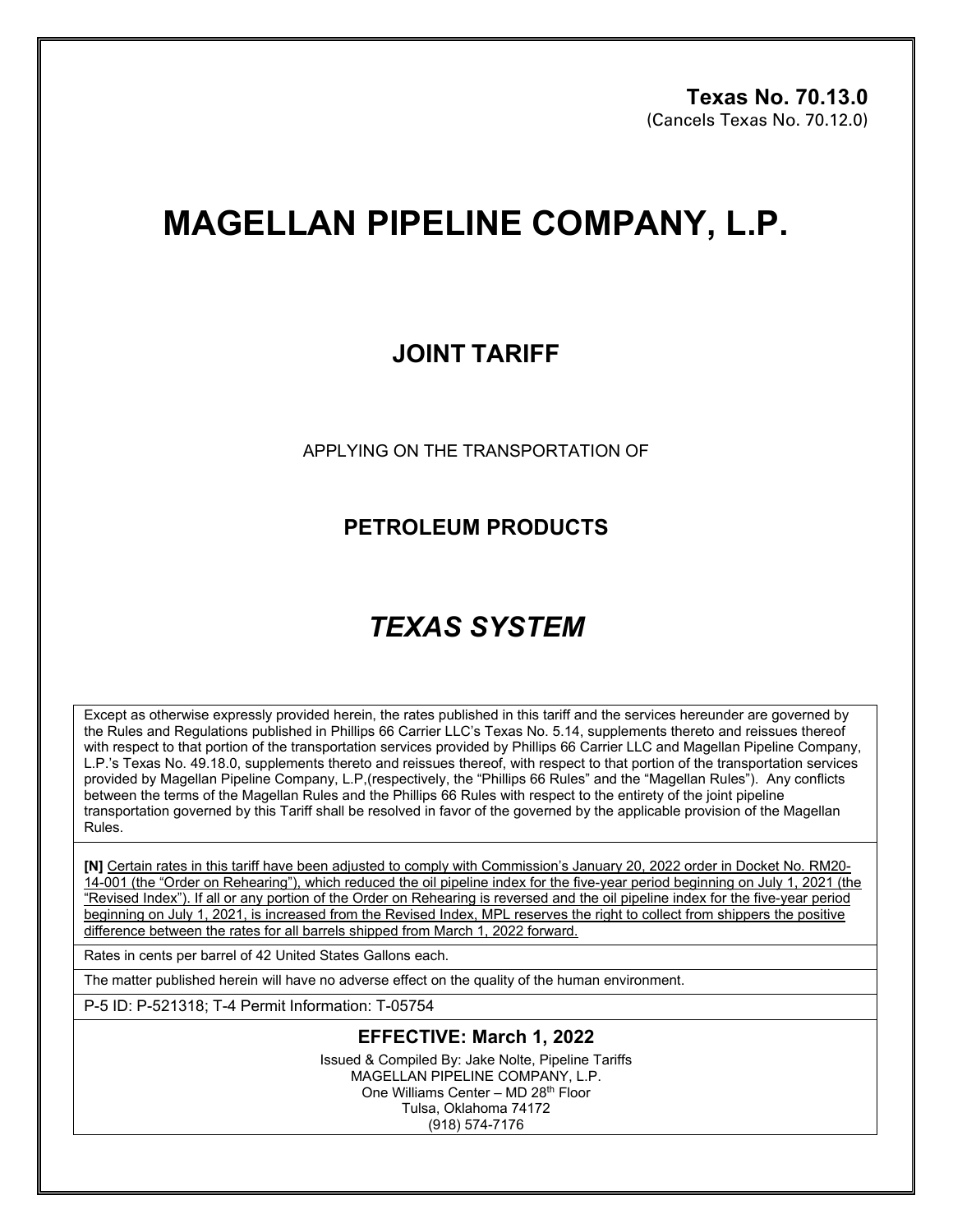### **JOINT RATES**

**[U]** Unchanged. All rates are unchanged, unless otherwise noted. Rates are for pipeline transportation only.

#### **(Rates in Cents per Barrel)**

| Item<br>No. | <b>FROM</b><br>(Origin)                                                                                | <b>TO</b><br>(Destination)                                              | Uncommitted<br>Shipper<br>Rates | <b>Committed Shipper Rates</b><br>[Note 1] |                                  |  |
|-------------|--------------------------------------------------------------------------------------------------------|-------------------------------------------------------------------------|---------------------------------|--------------------------------------------|----------------------------------|--|
|             |                                                                                                        |                                                                         |                                 | Tier 2 Rates<br>15-25 MBPD                 | <b>Tier 3 Rates</b><br>5-15 MBPD |  |
| 100         | Pasadena, TX<br>(Phillips 66 Pipeline<br>LLC, Pasadena, TX<br>and/or<br>Kinder Morgan<br>Pasadena, TX) | MPL Galena Park Jct.,<br>(Holland Ave Jct.) [Note 2]<br>(Harris County) | $[D]$ 28.49                     | 31.18                                      | 33.40                            |  |
|             |                                                                                                        | Dallas,<br>(Dallas County)                                              | [D] $220.23$                    | 222.92                                     | 225.14                           |  |
|             |                                                                                                        | East Houston - Magellan,<br>(Harris County)                             | [D] $59.47$                     | 62.16                                      | 64.38                            |  |
|             |                                                                                                        | El Paso-MPL,<br>(El Paso County)                                        | [D] $463.32$                    | 466.01                                     | 468.23                           |  |
|             |                                                                                                        | Frost,<br>(Navarro County)                                              | [D] $209.87$                    | 212.56                                     | 214.78                           |  |
|             |                                                                                                        | Midland,<br>(Midland County)                                            | $[D]$ 446.30                    | 448.99                                     | 451.21                           |  |
|             |                                                                                                        | Odessa,<br>(Ector County)                                               | [D] $446.30$                    | 448.99                                     | 451.21                           |  |
|             |                                                                                                        | Tye (Abilene),<br>(Taylor County)                                       | $[D]$ 446.30                    | 448.99                                     | 451.21                           |  |
|             |                                                                                                        | West Ft. Worth,<br>(Tarrant County)                                     | $[D]$ 221.20                    | 223.89                                     | 226.11                           |  |
|             |                                                                                                        | Hearne,<br>(Robertson County)                                           | [D] $205.50$                    | 208.19                                     | 210.41                           |  |
|             |                                                                                                        | Reagan,<br>(Falls County)                                               | $[D]$ 219.32                    | 222.01                                     | 224.23                           |  |
|             |                                                                                                        | Waco,<br>(McLennan County)                                              | [D] $207.69$                    | 210.38                                     | 212.60                           |  |